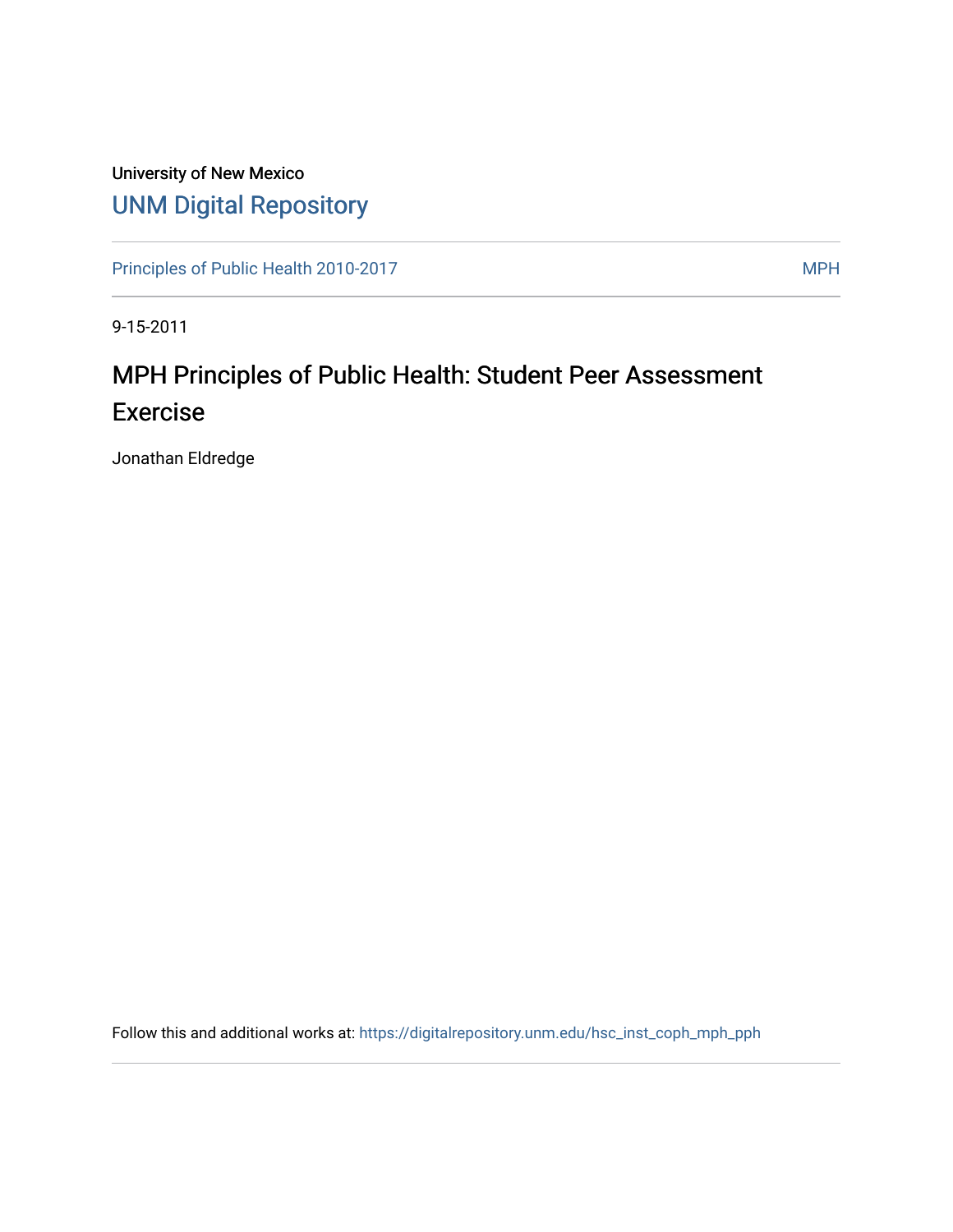#### MPH Principles of Public Health

### **Student Peer Assessment Exercise**

Due in Class on Thursday September 15, 2011

#### **Instructions:**

- 1. Find your student number in the left-hand column in the table below. Link it to the number of the student you need to evaluate. For example, below student # will evaluate student # \_\_\_\_\_\_.
- 2. Locate your student's searches by number in the pages that follow in this document.
- 3. Use the attached rubric, also distributed in class last Thursday afternoon, to evaluate and score each search history based on the specific rubrics.
- 4. Even if you do not recall a specific criteria from class indicate whether your fellow student completed the task.
- 5. You will be evaluated on the accuracy of your evaluation of your fellow student so be judicious and kind in your written comments.
- 6. Turn in the attached rubrics sheet at class this **Thursday September 15**, 2011.
- 7. If you have any questions please email  $\leq$  eldredge@salud.unm.edu>

| If your student number is | Then you need to evaluate student number |
|---------------------------|------------------------------------------|
| 0146                      | 2813                                     |
| 1217                      | 3306                                     |
| 1358                      | 3711                                     |
| 1590                      | 8821                                     |
| 1636                      | 9036                                     |
| 2255                      | 9391                                     |
| 2723                      | 0146                                     |
| 2813                      | 1217                                     |
| 3306                      | 1358                                     |
| 3711                      | 1590                                     |
| 8821                      | 1636                                     |
| 9036                      | 2255                                     |
| 9391                      | 2723                                     |

#### **0146** Alcoholism

#### Epidemiology

**"Alcoholism/epidemiology"[Mesh]** Limits: **only items with links to full text, Humans, Randomized Controlled Trial, English, All Adult: 19+ years, published in the last 5 years** 20:17:48 [76](http://www.ncbi.nlm.nih.gov/pubmed/?cmd=HistorySearch&querykey=32&)

#### Prevention & Control

**"Alcoholism/prevention and control"[Mesh]** Limits: **only items with links to full text, Humans, Randomized Controlled Trial, English, All Adult: 19+ years, published in the last 5 years -** 20:16:54 [41](http://www.ncbi.nlm.nih.gov/pubmed/?cmd=HistorySearch&querykey=31&)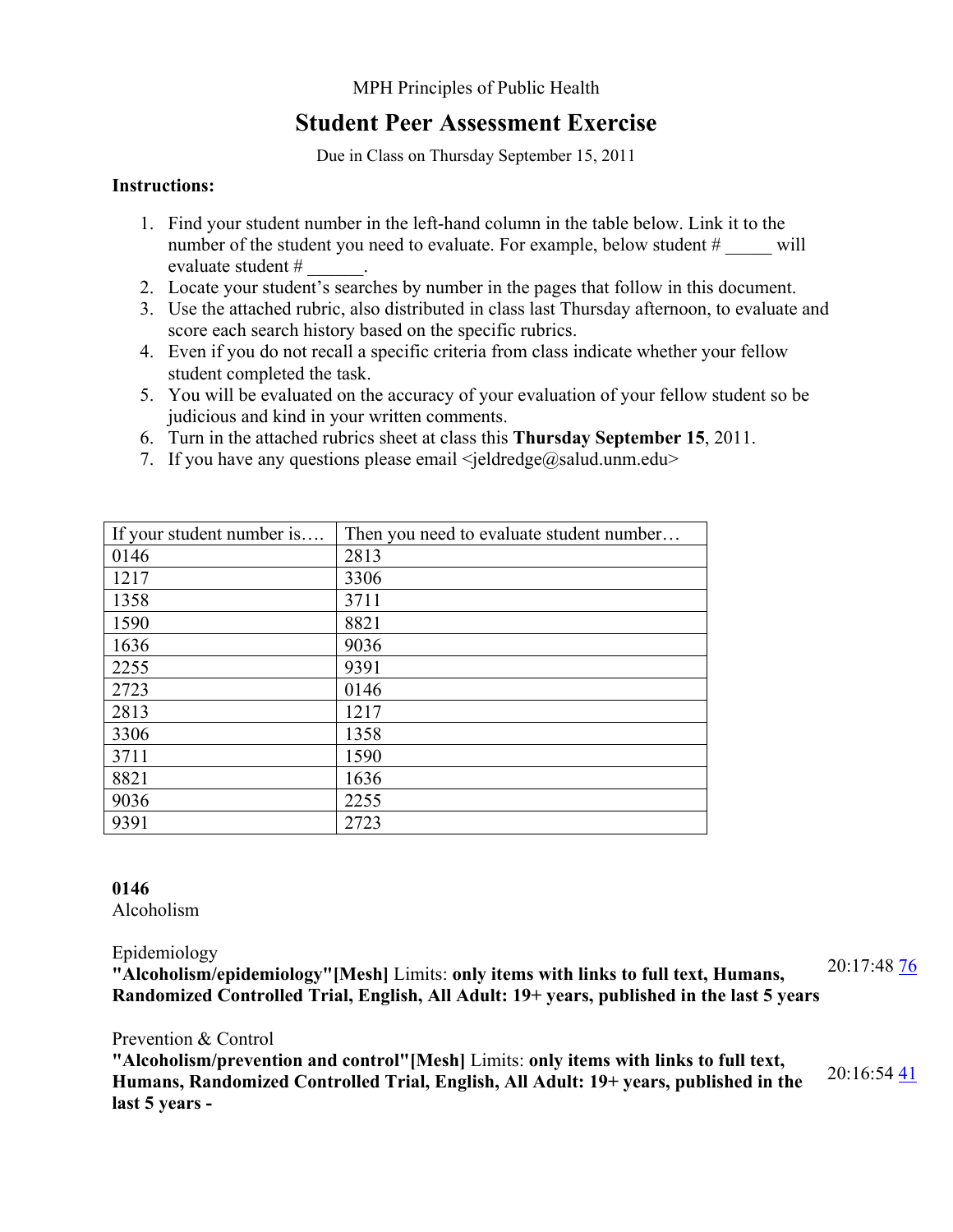Risk Factors

**"Alcoholism"[Majr] AND "Risk Factors" [Mesh]** Limits: **only items with links to full text, Humans, Randomized Controlled Trial, English, All Adult: 19+ years, published in the last 5 years**

#### **1217** Prostate Cancer

Epidemiology

| $\frac{\#6}{4}$ Search "Prostatic Neoplasms/epidemiology" [Majr] Limits: only items with 20:27:59<br>links to full text, Humans, English, Systematic Reviews, Adult: 19-44<br>years, Middle Aged: 45-64 years                                                    |                | 36           |
|------------------------------------------------------------------------------------------------------------------------------------------------------------------------------------------------------------------------------------------------------------------|----------------|--------------|
| $\frac{\#5}{\#5}$ Search "Prostatic Neoplasms/prevention and control" [Majr] Limits: only<br>items with links to full text, Humans, English, Systematic Reviews, Adult:<br>19-44 years, Middle Aged: 45-64 years                                                 | 20:27:02       | 15           |
| #4 Search "Prostatic Neoplasms/prevention and control"[Majr]                                                                                                                                                                                                     | 20:26:39 2000  |              |
| #1 Search ("Prostatic Neoplasms" [Mesh]) AND "Prevention                                                                                                                                                                                                         | 20:25:59 5950  |              |
| Prevention & Control                                                                                                                                                                                                                                             |                |              |
| $\frac{\#5}{\#5}$ Search "Prostatic Neoplasms/prevention and control" [Majr] Limits: only<br>items with links to full text, Humans, English, Systematic Reviews, Adult:<br>19-44 years, Middle Aged: 45-64 years                                                 | 20:27:02       | 15           |
| <b>#4 Search "Prostatic Neoplasms/prevention and control"</b> [Majr]                                                                                                                                                                                             | 20:26:39 2000  |              |
| #1 Search ("Prostatic Neoplasms" [Mesh]) AND "Prevention                                                                                                                                                                                                         | 20:25:59 5950  |              |
| <b>Risk Factors</b><br>#10 Search ("Prostatic Neoplasms" [Majr]) AND "Risk Factors" [Mesh]<br>Limits: only items with links to full text, Humans, English, Systematic<br>Reviews, Adult: 19-44 years, Middle Aged: 45-64 years, published in<br>the last 5 years | 20:19:48       | <b>31</b>    |
| #9 Search ("Prostatic Neoplasms" [Majr]) AND "Risk Factors" [Mesh]<br>Limits: only items with links to full text, Humans, English, Adult: 19-44<br>years, Middle Aged: 45-64 years, published in the last 5 years                                                | 20:19:30       | 884          |
| #8 Search ("Prostatic Neoplasms" [Majr]) AND "Risk Factors" [Mesh]<br>Limits: only items with links to full text, Humans, English, Adult: 19-44<br>years, Middle Aged: 45-64 years, published in the last 10 years                                               | 20:19:22       | 1448         |
| #7 Search ("Prostatic Neoplasms" [Majr]) AND "Risk Factors" [Mesh]<br>Limits: only items with links to full text, Humans, English, Adult: 19-44<br>years, Middle Aged: 45-64 years                                                                               | 20:19:13       | 1826         |
| #6 Search ("Prostatic Neoplasms" [Majr]) AND "Risk Factors" [Mesh]                                                                                                                                                                                               | 20:18:50       | 3619         |
| #5 Search ("Prostatic Neoplasms" [Mesh]) AND "Risk Factors" [Majr]                                                                                                                                                                                               | 20:18:33       | $\mathbf{1}$ |
| #3 Search "Prostatic Neoplasms"[Majr]                                                                                                                                                                                                                            | 20:17:33 64440 |              |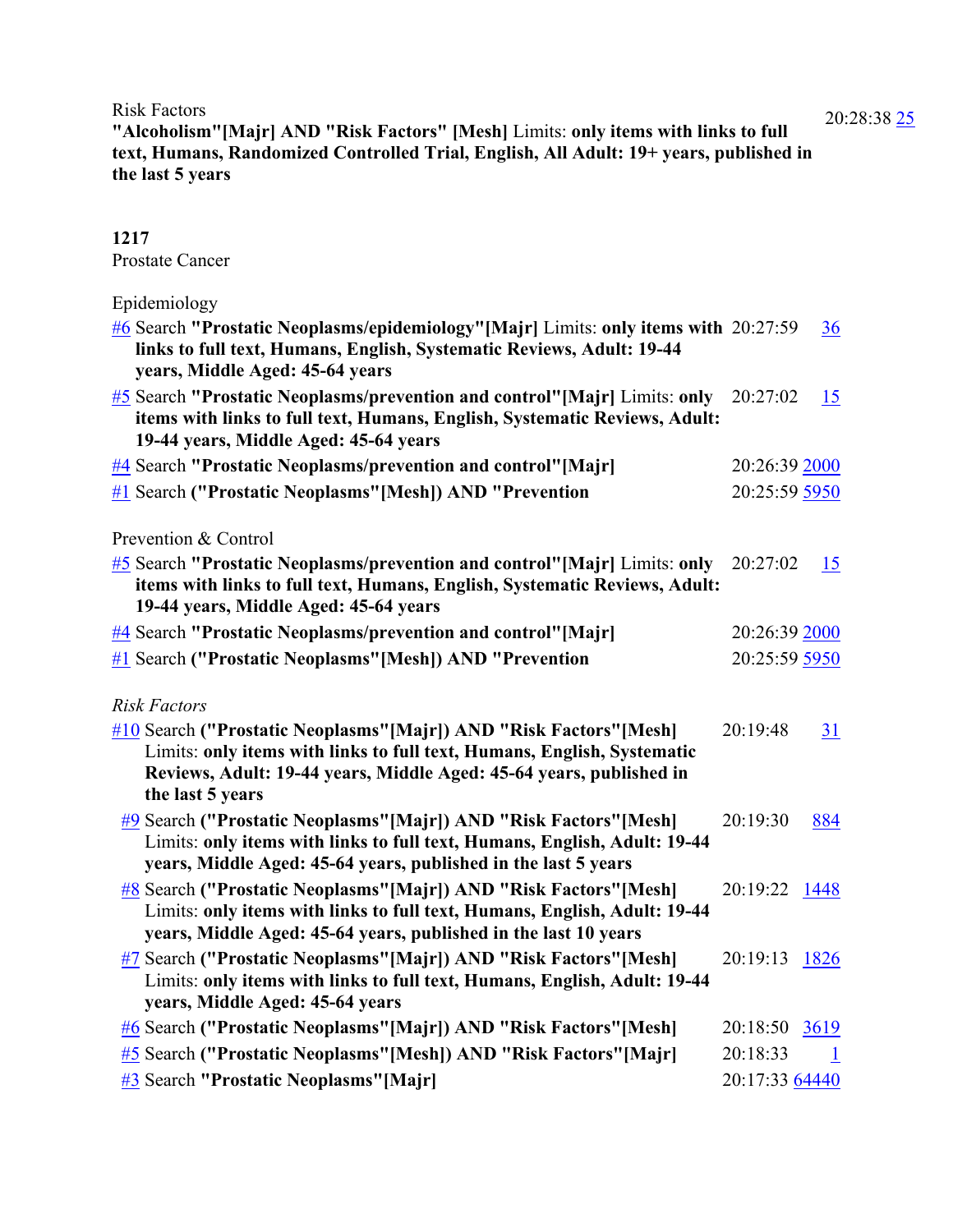**1358** Depression

| Epidemiology                                                                                                                                               |             |
|------------------------------------------------------------------------------------------------------------------------------------------------------------|-------------|
| Search "Depression/epidemiology" [Majr] Limits: only items with links to full<br>text, Humans, English, Systematic Reviews, Adolescent: 13-18 years        | 20:09:41 15 |
| Prevention & Control<br>Search "Depression/prevention and control"[Majr] Limits: only items with<br>links to full text, Humans, Comparative Study, English | 20:17:31 44 |
| <b>Risk Factors</b><br>Search ("Depression" [Mesh]) AND "Risk Factors" [Mesh] Limits: Humans,<br>English, Systematic Reviews, Adolescent: 13-18 years      | 20:21:09 22 |

**1590** Breast Cancer

#### Epidemiology

**"Breast Neoplasms/epidemiology"[Mesh]** Limits: **Female, English, Systematic Reviews, Middle Aged: 45-64 years, published in the last 5 years [110]**

#### Prevention & Control

**"Breast Neoplasms/prevention and control"[Mesh]** Limits: **Female, English, Systematic Reviews, Middle Aged: 45-64 years, published in the last 5 years [28]**

#### Risk Factors

**(Risk Factors) AND "Breast Neoplasms"[Mesh]** Limits: **Female, English, Systematic Reviews, Middle Aged: 45-64 years, published in the last 5 years [90]**

#### **1636**

Colon Neoplasms

#### Epidemiology

**Colonic Neoplasms/epidemiology"[Majr]** Limits: **only items with links to full text, Humans, English, Systematic Reviews**

#### Prevention and Control

**Colonic Neoplasms/prevention and control"[Majr]** Limits: **only items with links to full text, Humans, English, Systematic Reviews**

#### Risk Factors

**("Colonic Neoplasms"[Majr]) AND "Risk Factors"[Mesh]** Limits: **only items with links to full text, Humans, English, Systematic Reviews**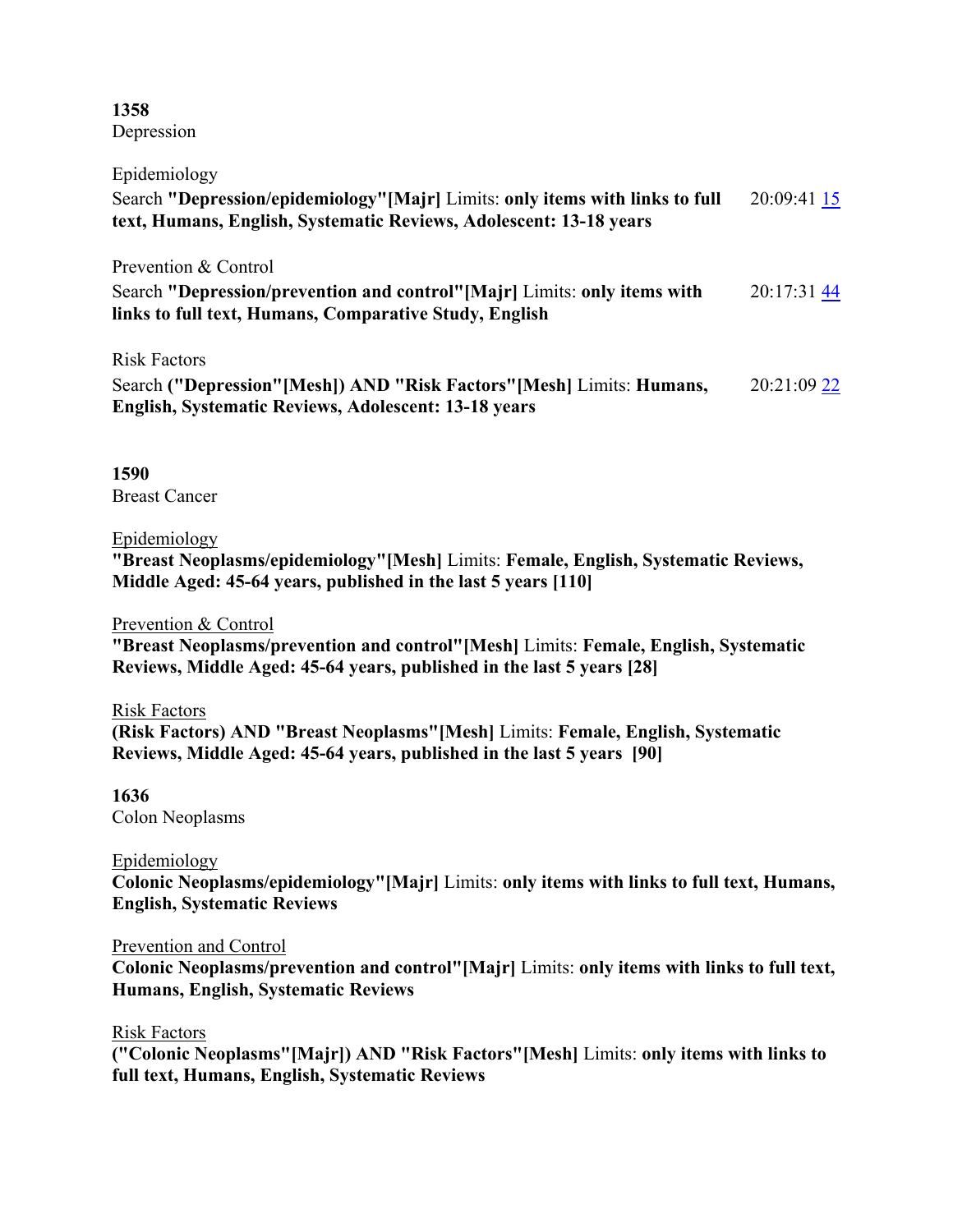#### **2255 Bipolar Disorder**

#### **EPIDEMIOLOGY**

| #36 Search "Bipolar Disorder/epidemiology" [Majr] Limits: Humans, Meta-<br>Analysis, English                                                    | 20:27:23 8 |
|-------------------------------------------------------------------------------------------------------------------------------------------------|------------|
| <b>PREVENTION &amp; CONTROL</b><br>#38 Search "Bipolar Disorder/prevention and control" [Majr] Limits: Humans,<br><b>Meta-Analysis, English</b> | 20:28:52 3 |
| <b>RISK FACTORS</b><br>#42 Search ("Bipolar Disorder" [Majr]) AND "Risk Factors" [Majr] Limits:<br>Humans, English                              | 20:31:132  |
| 2723<br>Subject $-$ HIV infection                                                                                                               |            |

Epidemiology

**Search "HIV Infections/epidemiology"[Majr]** Limits: **Humans, English, published in the last 1 year**

Prevention and Control Search **"HIV Infections/prevention and control"[Mesh]** Limits: **Humans, published in the last 1 year**

Risk Factors Search **(risk factors) AND "HIV Infections"[Mesh]** Limits: **Humans, Meta-Analysis, Randomized Controlled Trial, English, Systematic Reviews, published in the last 1 year**

**2813** Schizophrenia

Epidemiology Search **"Schizophrenia/epidemiology"[Mesh]** Limits: **only items with links to full text, only items with links to free full text, Humans, English, Systematic Reviews 52**

Prevention and Control Search **"Schizophrenia/prevention and control"[Mesh]** Limits: **only items with links to full text, only items with links to free full text, Humans, English, Systematic Reviews 3**

Risk Factors Search **("Schizophrenia"[Majr]) AND "Risk Factors"[Mesh]** Limits: **only items with links to full text, only items with links to free full text, Humans, English, Systematic Reviews 33**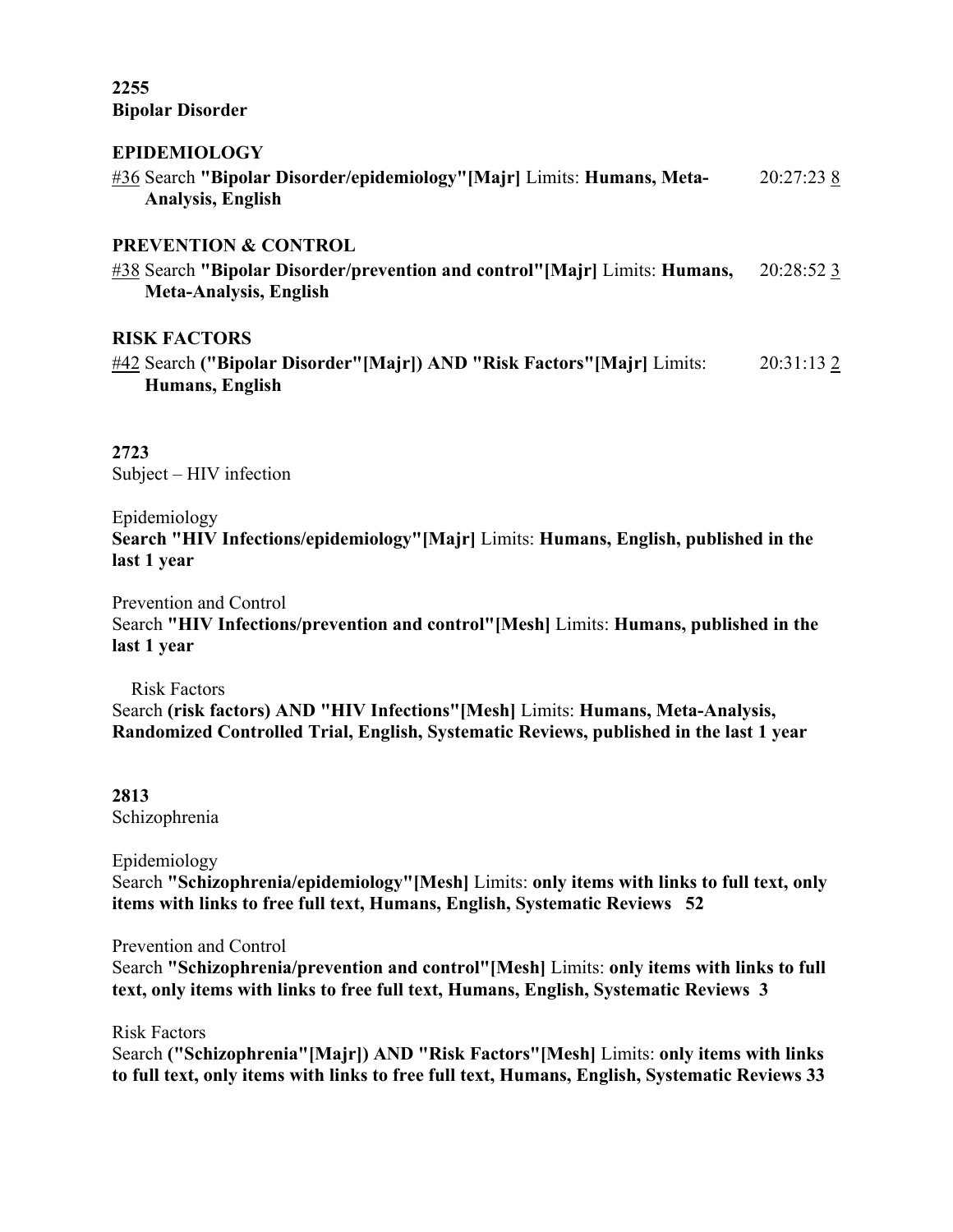**3306** Lymphoma Epidemiology [#5](http://www.ncbi.nlm.nih.gov/pubmed/advanced) Search **"Lymphoma/epidemiology"[Majr]** Limits: **only items with links to full text, Humans, English, Systematic Reviews**  $20:27:16$   $41$ Lymphoma Prevention and Control [#6](http://www.ncbi.nlm.nih.gov/pubmed/advanced) Search **"Lymphoma/prevention and control"[Majr]** Limits: **only items with links to full text, Humans, English, Systematic Reviews** 20:28:23 [1](http://www.ncbi.nlm.nih.gov/pubmed/?cmd=HistorySearch&querykey=6&) Lymphoma Risk Factors [#11](http://www.ncbi.nlm.nih.gov/pubmed/advanced) Search **("Lymphoma"[Majr]) AND "Risk Factors"[Mesh]** Limits: **English,**  20:30:00 [48](http://www.ncbi.nlm.nih.gov/pubmed/?cmd=HistorySearch&querykey=11&) **Systematic Reviews 3711** Hantavirus Epidemiology Search **"Hantavirus Infections/epidemiology"[Majr]** Limits: **only items with links to full text, Humans, Case Reports, English** 20:14:28 [29](http://www.ncbi.nlm.nih.gov/pubmed/?cmd=HistorySearch&querykey=39&) Prevention and Control Search **"Hantavirus Infections/prevention and control"[Majr]** Limits: **Review** 20:12:19 [14](http://www.ncbi.nlm.nih.gov/pubmed/?cmd=HistorySearch&querykey=37&)

Risk Factors Search **("Hantavirus Infections"[Majr]) AND "Risk Factors"[Mesh]** Limits: **only items with links to full text, Humans, English, All Adult: 19+ years** 20:22:28 [36](http://www.ncbi.nlm.nih.gov/pubmed/?cmd=HistorySearch&querykey=48&)

#### **8821**

Alcoholism

Epidemiology

[#20](http://www.ncbi.nlm.nih.gov/pubmed/advanced) Search **"Alcoholism/epidemiology"[Majr]** Limits: **Humans, English, Systematic Reviews**

Prevention and Control

[#34](http://www.ncbi.nlm.nih.gov/pubmed/advanced) Search **"Alcoholism/prevention and control"[Mesh]** Limits: **Humans, English, Systematic Reviews**

Risk Factors

[#32](http://www.ncbi.nlm.nih.gov/pubmed/advanced) Search **("Alcoholism"[Majr]) AND "Risk Factors"[Mesh]** Limits: **Humans, English, Systematic Reviews**